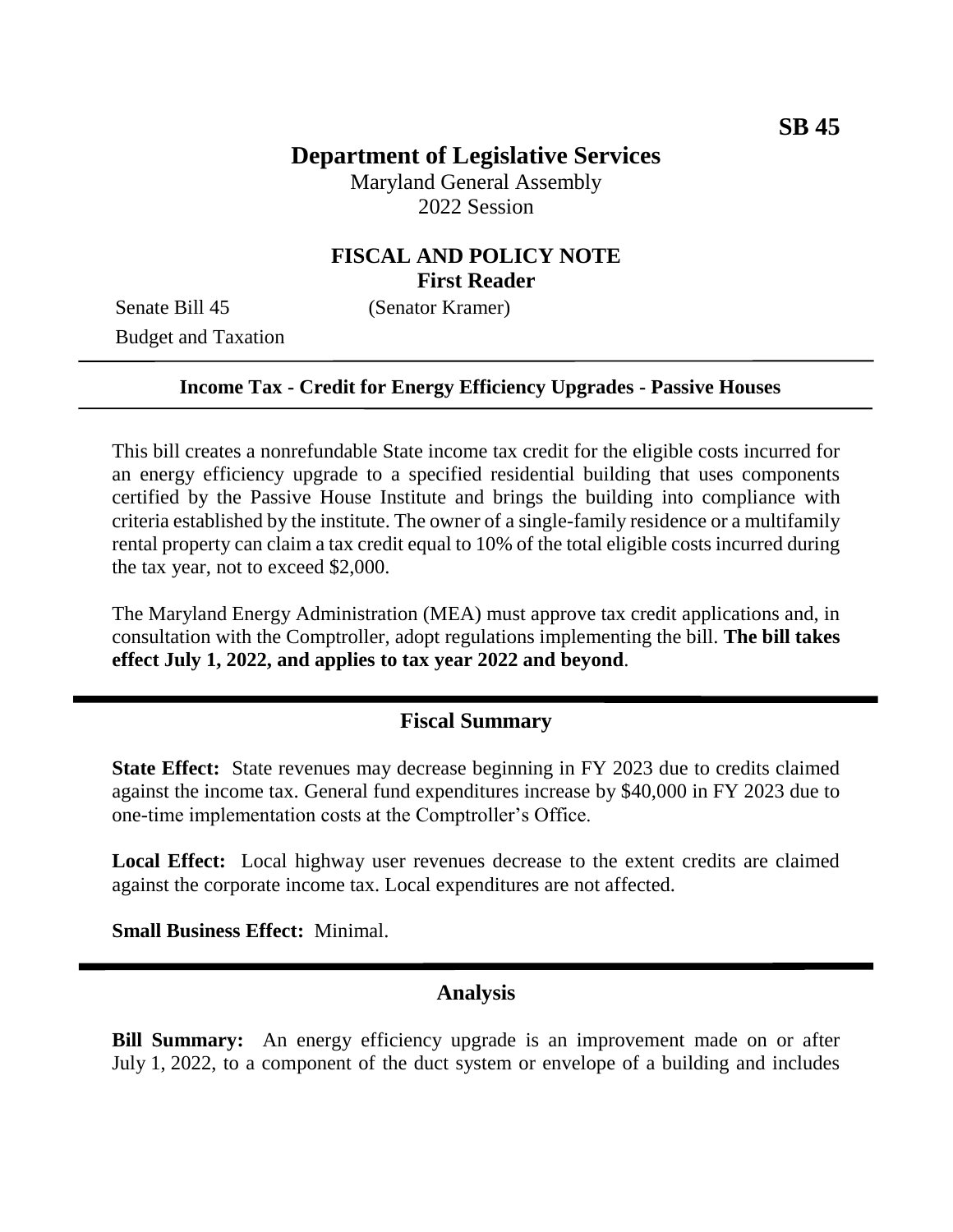(1) additional insulation; (2) energy efficient windows and storm windows; (3) weather stripping and caulking; and (4) duct sealing and insulation.

A taxpayer may not claim the tax credit in a year in which the Governor declares a state of emergency and (1) declares that economic disruption is expected or is the cause of the emergency or (2) orders the general cessation of business operations in one or more political subdivisions. If the taxpayer is unable to claim the tax credit due to these conditions being met, the credit can be carried forward to the next tax year.

The tax credit program is not subject to termination.

**Current Law:** No exact State tax credit exists for these types of expenditures; however, numerous federal and State programs provide grants, loans, rebates, and/or tax credits for qualified energy efficiency expenditures.

On March 25, 2020, Governor Lawrence J. Hogan, Jr., declared a state of emergency and catastrophic health emergency in an effort to control and prevent the spread of COVID-19. The state of emergency was renewed for most of calendar 2021. Most recently, Governor Hogan declared a state of emergency on January 4, 2022, to control and prevent the spread of COVID-19.

**State Revenues:** Tax credits may be awarded beginning with tax year 2022. Based on an analysis of similar legislation, general fund revenues may decrease by an average of \$8.7 million annually beginning in fiscal 2023.

Tax credits may not be claimed in a year in which the Governor declares a state of emergency and certain conditions are met. To the extent these conditions are met in calendar 2022, tax credits awarded will be carried forward to calendar (tax year) 2023. Accordingly, general fund revenue losses may not occur in fiscal 2023 and would be correspondingly higher in fiscal 2024.

This estimate also assumes that tax credits are claimed against the personal income tax. To the extent tax credits are claimed against the corporate income tax, a portion of tax credits claimed will decrease Transportation Trust Fund and Higher Education Investment Fund revenues.

**State Expenditures:** The Comptroller's Office reports that it will incur a one-time general fund expenditure increase of \$40,000 in fiscal 2023 to add the tax credit to the income tax forms. This includes data processing changes to the income tax return processing and imaging systems and systems testing.